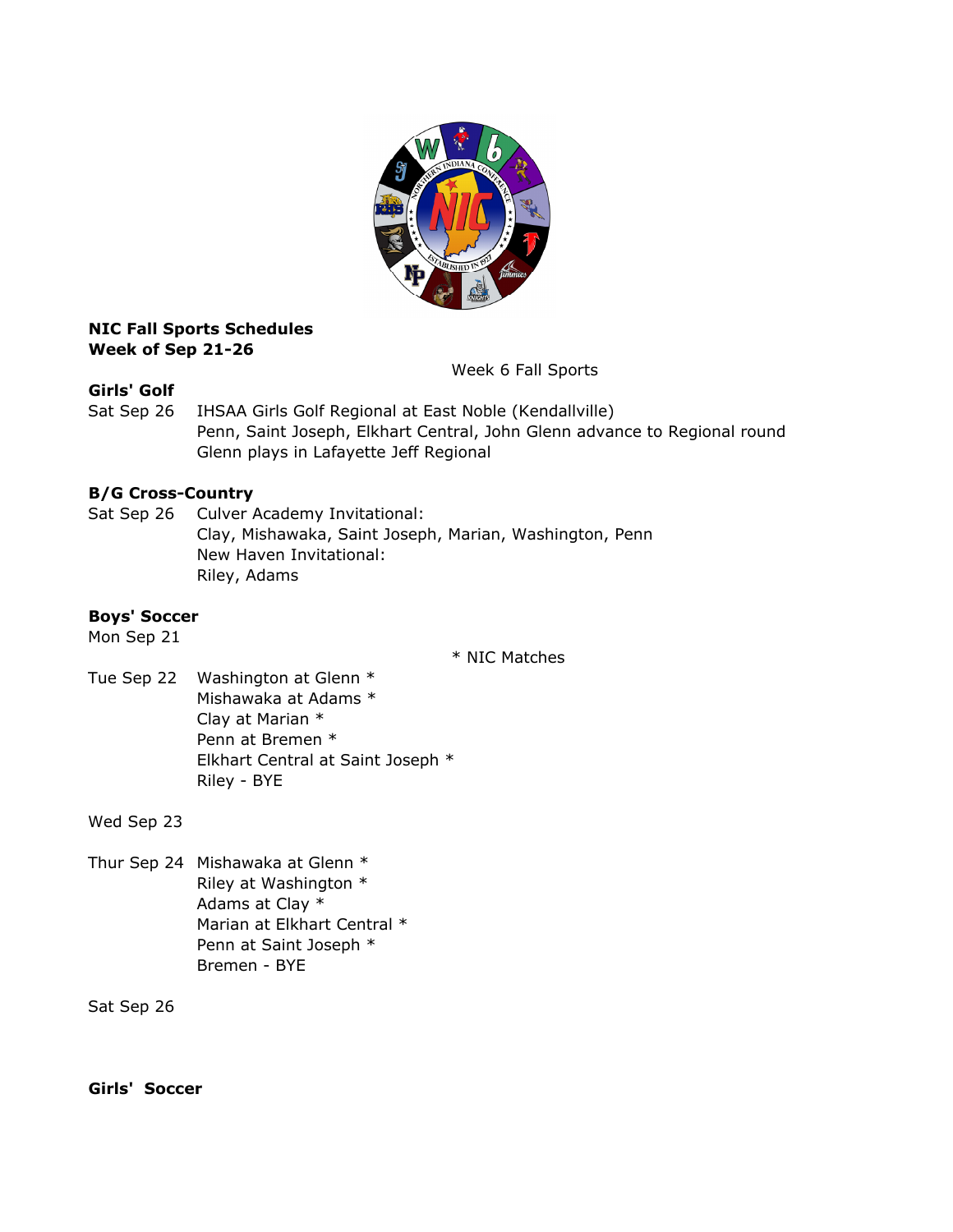- Mon Sep 21 Glenn at Washington  $*$ Adams at Mishawaka \* \* \* NIC Matches Marian at Clay \* Bremen at Penn \* Saint Joseph at Elkhart Central \* Riley - BYE
- Tue Sep 22 Riley at LaVille
- Wed Sep 23 Glenn at Mishawaka \* Washington at Riley \* Clay at Adams \* Elkhart Central at Marian \* Saint Joseph at Penn \* Bremen - BYE
- Thur Sep 24
- Sat Sep 26 LaPorte at Clay Trinity at Mishawaka MC Marquette at Washington

#### Boys' Tennis

Mon Sep 21 Tue Sep 22 NIC Tournament begins at Leeper Park

#### Volleyball

Mon Sep 21

\* NIC Matches

- Tue Sep 22 Washington at Penn \* Bremen at Mishawaka \* Clay at New Prairie \* Saint Joseph at Elkhart Central \* Adams at Jimtown \* Glenn at Marian \* Riley - BYE
- Wed Sep 23 Oregon-Davis at Riley
- Thur Sep 24 Riley at Bremen \* Penn at New Prairie \* Mishawaka at Elkhart Central \* Adams at Clay \* Marian at Saint Joseph \* Jimtown at Glenn \* Washington \_ BYE